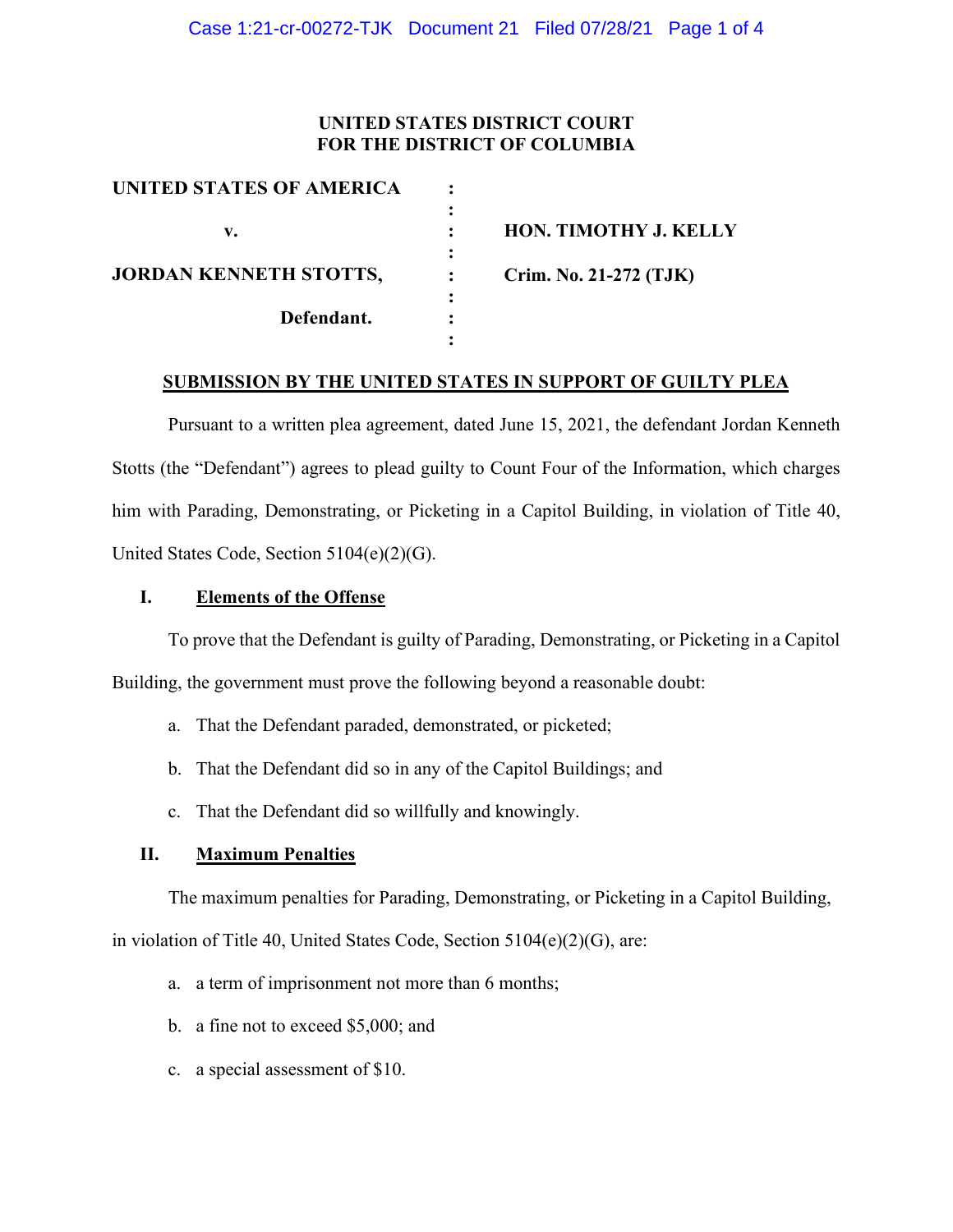#### **III. Sentencing Guidelines**

A violation of Title 40, United States Code, Section 5104(e)(2)(G) is a class B misdemeanor, as defined by Title 18, United States Code, Section 3559(a)(7). Accordingly, pursuant to § 1B1.9 of the United States Sentencing Commission, *Guidelines Manual* (2018), the Sentencing Guidelines do not apply to this violation.

### **IV. Proffer of Evidence**

The following statement of facts does not purport to include all of the Defendant's illegal conduct. It is intended to represent sufficient information for the Court to find a factual basis for accepting the defendant's guilty plea.

Had this case proceeded to trial, the government's evidence would have established beyond a reasonable doubt that:

The U.S. Capitol, which is located at First Street, SE, in Washington, D.C., is secured 24 hours a day by U.S. Capitol Police. Restrictions around the U.S. Capitol include permanent and temporary security barriers and posts manned by U.S. Capitol Police. Only authorized people with appropriate identification are allowed access inside the U.S. Capitol.

On January 6, 2021, the exterior plaza of the U.S. Capitol was closed to members of the public. On that day, a joint session of the United States Congress convened at the United States Capitol. During the joint session, elected members of the United States House of Representatives and the United States Senate were meeting in separate chambers of the United States Capitol to certify the vote count of the Electoral College of the 2020 Presidential Election, which had taken place on November 3, 2020. The joint session began at approximately 1:00 p.m. Shortly thereafter, by approximately 1:30 p.m., the House and Senate adjourned to separate chambers to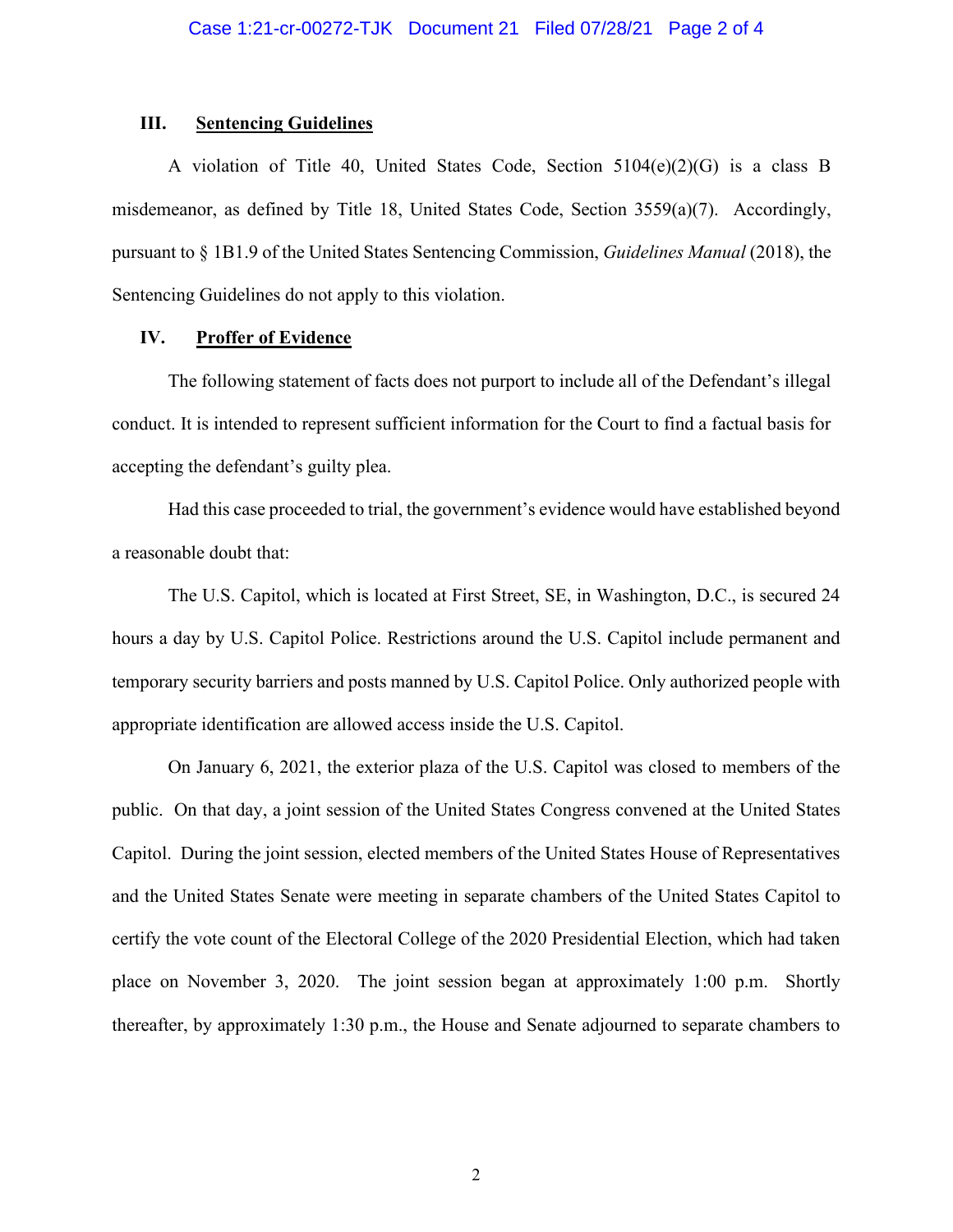#### Case 1:21-cr-00272-TJK Document 21 Filed 07/28/21 Page 3 of 4

resolve a particular objection. Vice President Mike Pence was present and presiding, first in the joint session, and then in the Senate chamber.

As the proceedings continued in both the House and the Senate, and with Vice President Pence present and presiding over the Senate, a large crowd gathered outside the U.S. Capitol. As noted above, temporary and permanent barricades were in place around the exterior of the U.S. Capitol building, and U.S. Capitol Police were present and attempting to keep the crowd away from the Capitol building and the proceedings underway inside. At approximately 2:00 p.m., certain individuals in the crowd forced their way through, up, and over the barricades, and officers of the U.S. Capitol Police, and the crowd advanced to the exterior façade of the building. The crowd was not lawfully authorized to enter or remain in the building and, prior to entering the building, no members of the crowd submitted to security screenings or weapons checks by U.S. Capitol Police Officers or other authorized security officials.

At such time, the certification proceedings were still underway and the exterior doors and windows of the U.S. Capitol were locked or otherwise secured. Members of the U.S. Capitol Police attempted to maintain order and keep the crowd from entering the Capitol; however, shortly after 2:00 p.m., individuals in the crowd forced entry into the U.S. Capitol, including by breaking windows and by assaulting members of law enforcement, as others in the crowd encouraged and assisted those acts. The riot resulted in substantial damage to the U.S. Capitol, requiring the expenditure of more than \$1.4 million dollars for repairs.

Shortly thereafter, at approximately 2:20 p.m., members of the United States House of Representatives and United States Senate, including the President of the Senate, Vice President Pence, were instructed to—and did—evacuate the chambers. Accordingly, all proceedings of the United States Congress, including the joint session, were effectively suspended until shortly after